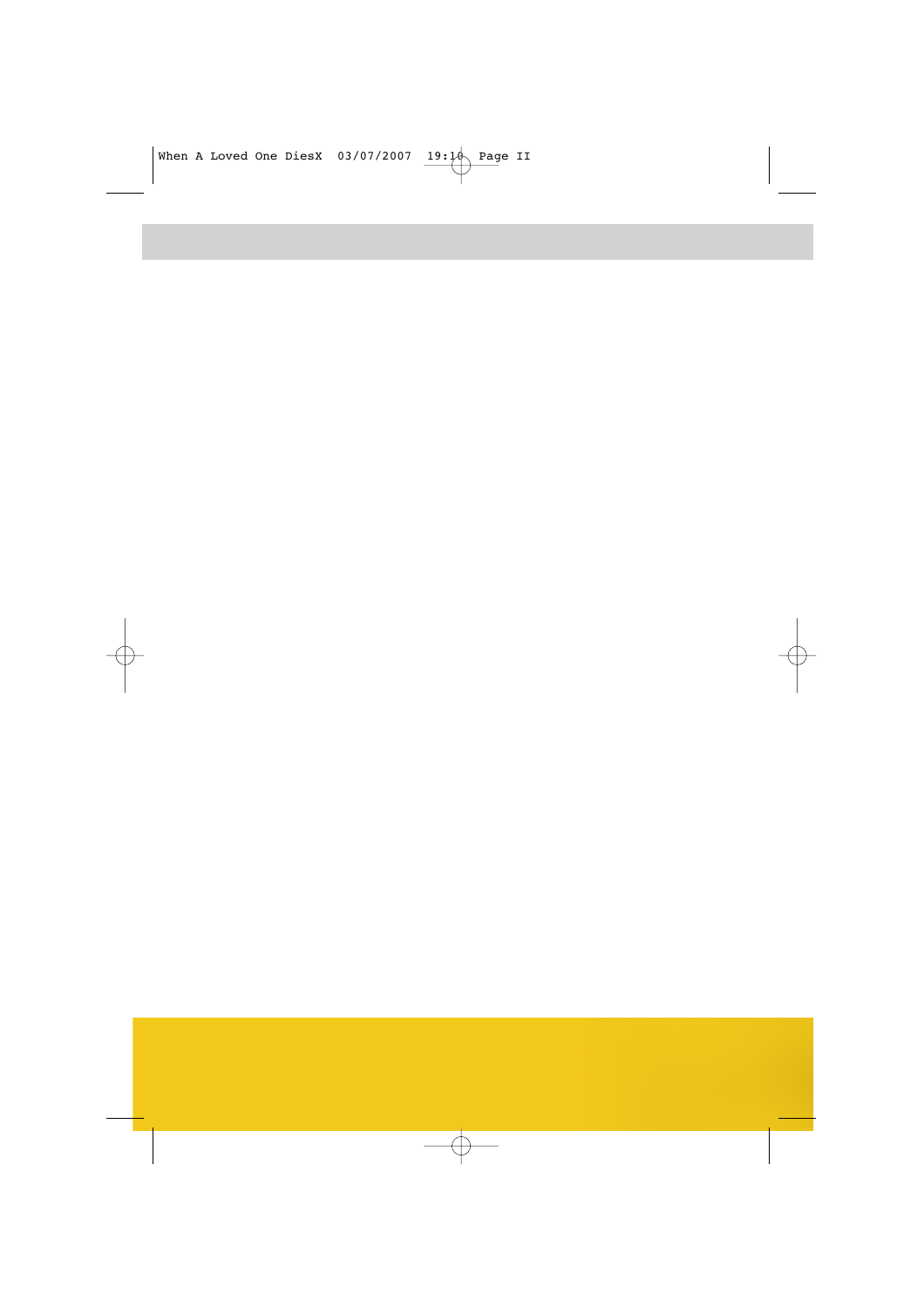#### **Contents**

| Introduction                           | 3              |
|----------------------------------------|----------------|
| Acknowledgments                        | $\overline{4}$ |
| Grief                                  | 5              |
| What Should the Grieving Person Do?    | 7              |
| Tips for Dealing with Our Own Grieving | 7              |
| How Should We Help a Grieving Adult?   | 8              |
| Tips for Dealing with a Grieving Adult | 9              |
| How Should We Help a Grieving Child?   | 10             |
| How Children of Different Ages React   | 10             |
| Tips for Helping a Grieving Child      | 11             |
| Some Time Later - Accessing Support    | 13             |
| Information, Support and Counselling   | 13             |
| How Do I Get a Death Certificate?      | 16             |
| Funerals                               | 18             |
| <b>Help Towards Costs</b>              | 19             |
| <b>Money Concerns</b>                  | 19             |
| Minding the Children                   | 20             |
| The Will                               | 21             |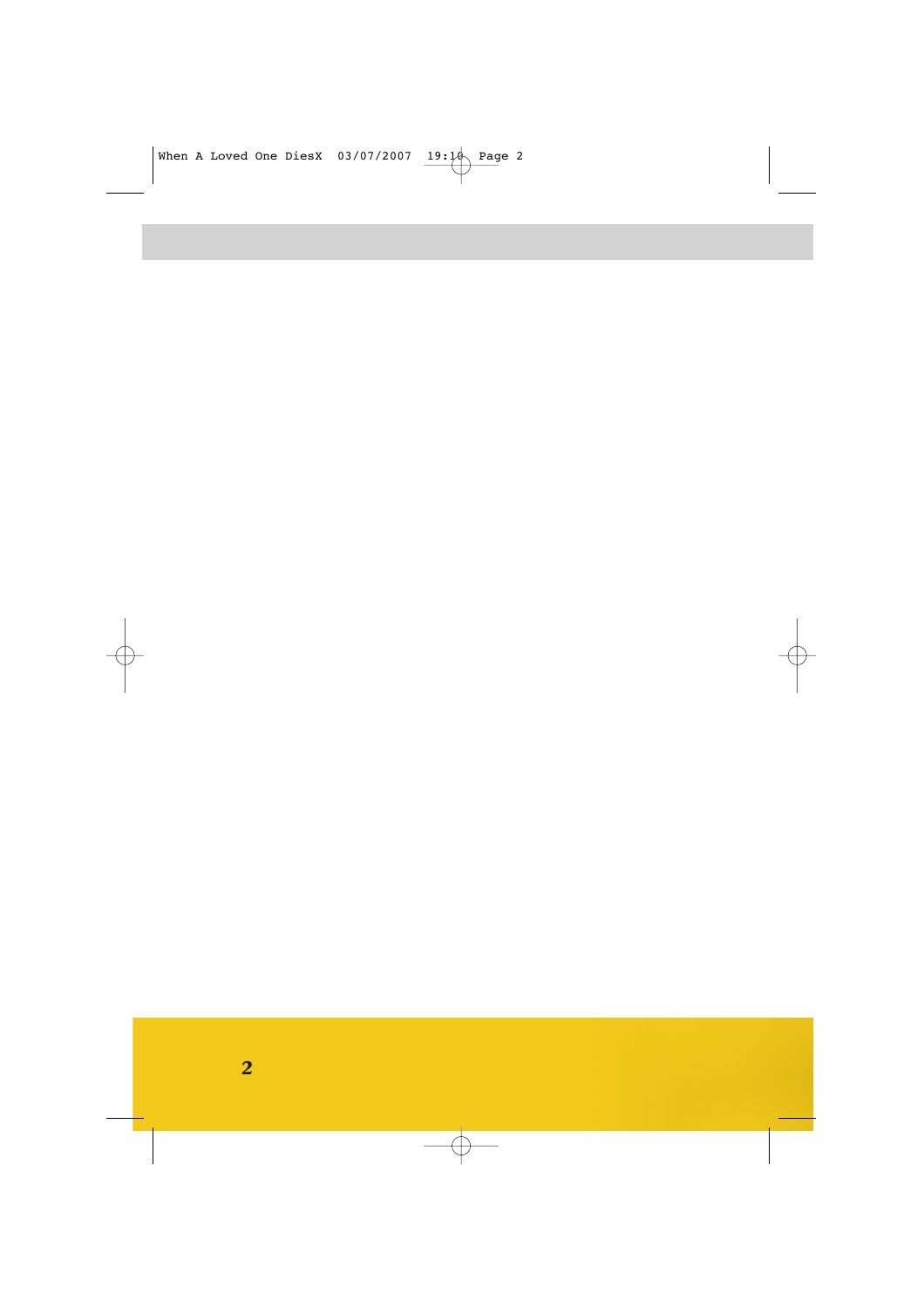#### **Introduction**

There are few more difficult losses than the death of someone close. We try to make sense of that loss and to live without that person. This is the process of grieving. Grieving affects people in varying ways, but it is usually painful. We can feel, shock, anger, disbelief, anxiety, guilt and sadness. It is also a natural process.

Death does not always surprise, but it does shock. We cannot really prepare ourselves for the loss of a loved one. Anticipated and unexpected deaths each bring their own painful emotions.

It is important to realise that these emotions are normal and are part of a process that has to be worked through.

This booklet aims to assist grieving people to understand the process and to deal with it. It covers many aspects of grieving because bereavement affects so many areas of a person's life. There are issues of health, relationships, finance and many others, as well as the core trauma of the loss of a dear one. This trauma, too, can be equally severe regardless of whether the death was sudden or came after a long illness.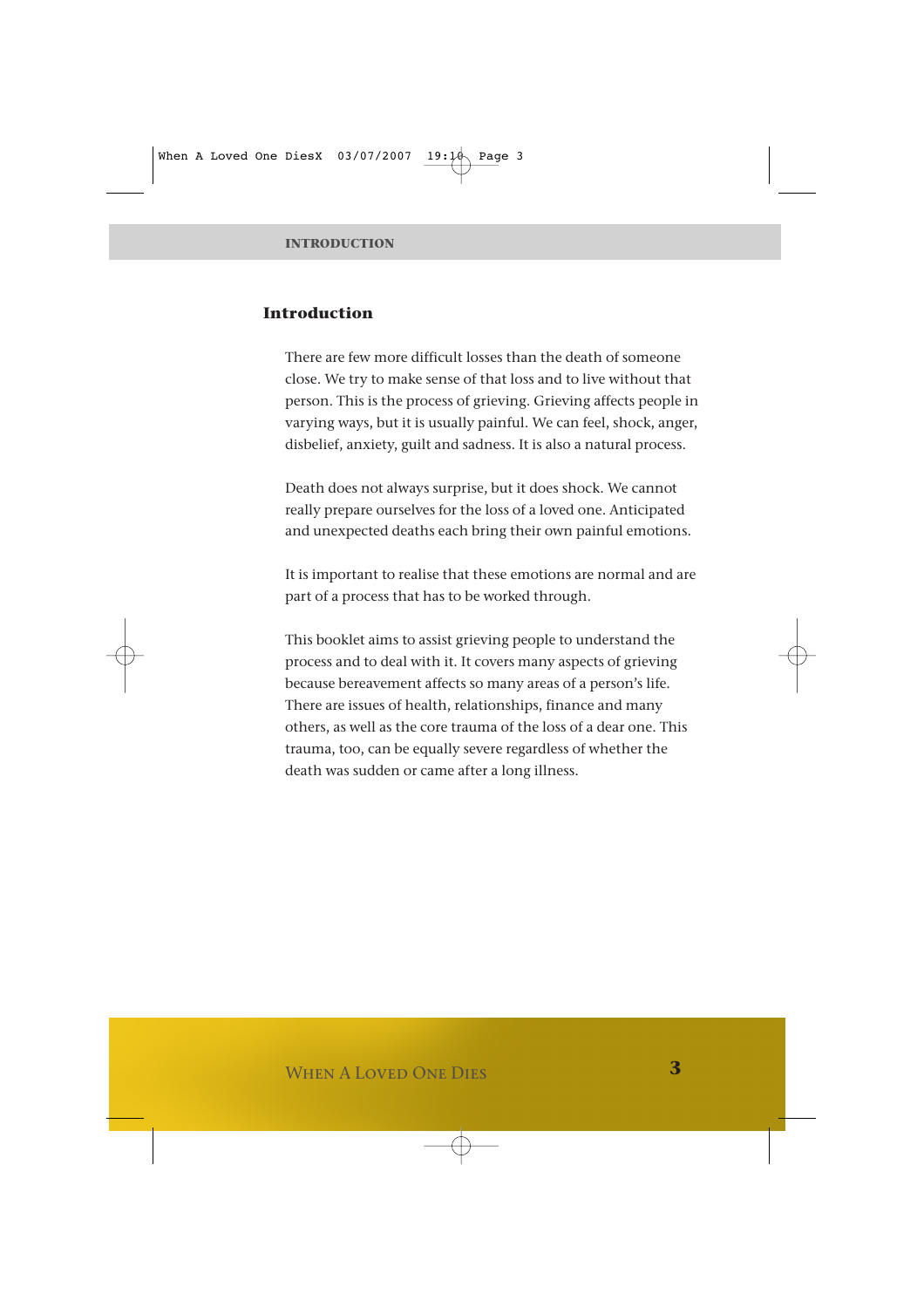#### *Acknowledgments*

The Irish Hospice Foundation is very grateful to Martin McCormack, Principal of the Medical Social Work Department in Beaumont Hospital, Dublin, for permission to utilise *When Someone Close Dies* in the preparation of this booklet. *When Someone Close Dies* was written by Erna O'Connor, Siobhán O'Driscoll and Annette Winston. We also want to acknowledge the patient advice of the National Adult Literacy Agency, the National Council for the Blind of Ireland and the Irish Association of Funeral Directors.

We would like to thank Father Bryan Nolan, Head Chaplain at Beaumont Hospital now working on the Hospice Friendly Hospitals Programme; Imelda Keogh, Medical Social Worker, and her colleague, Margaret Cartwright, Palliative Care Nurse, both of Mount Carmel Hospital, Dublin; Kate Bree, Nursing Midwifery Planning and Development Unit Co-ordinator, Sligo General Hospital; and Ann McKeown, Bereavement Coordinator, University College Hospital, Galway.

The Irish Hospice Foundation has also been helped by the various agencies providing bereavement support, counselling or therapy.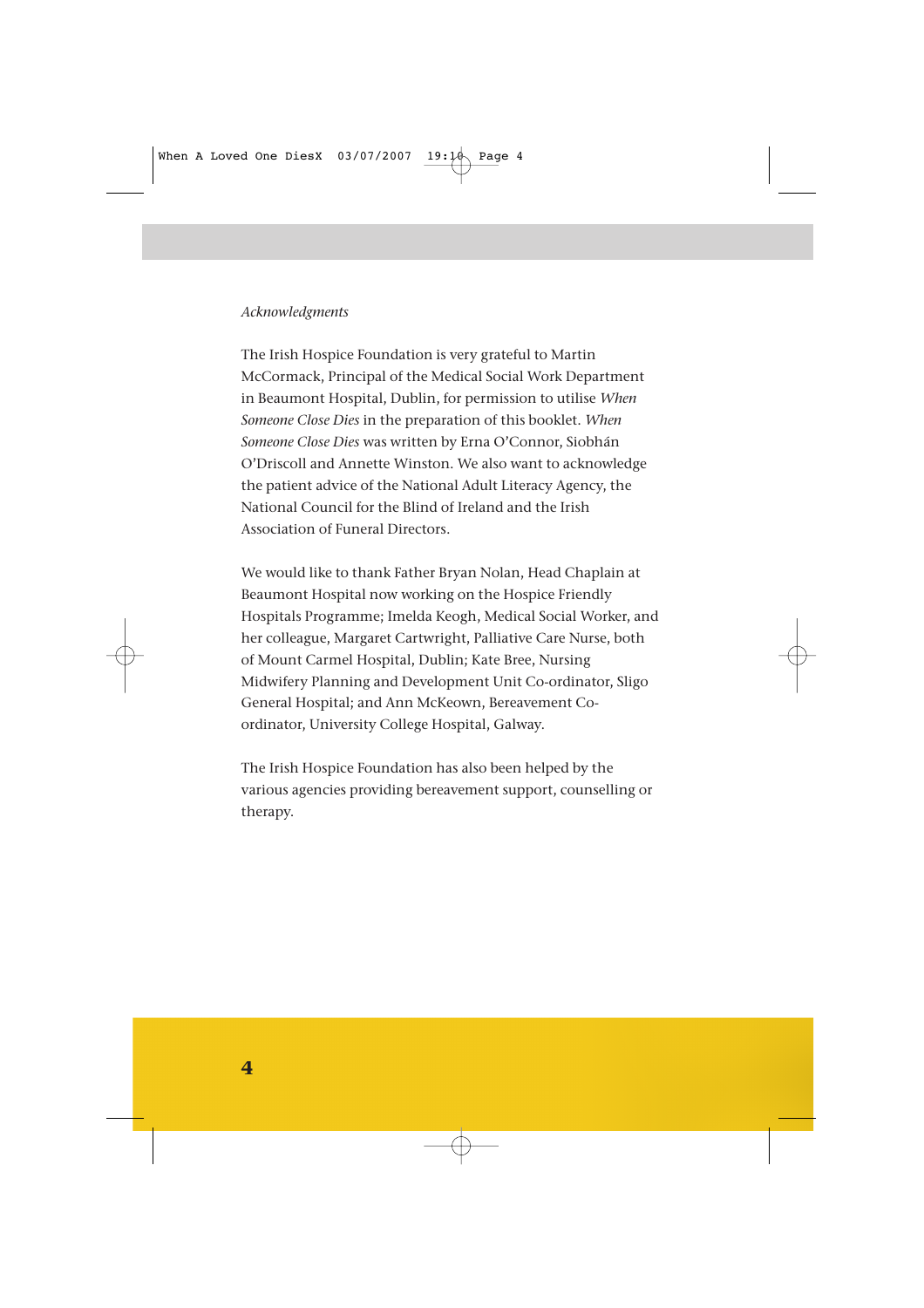#### **Grief**

At funerals you will hear people say "She is bearing up very well." 'They are lucky they have other children," or "They are lucky they have other children," or perhaps "He was very old, it was to be expected." None of these observations, even if true, can convey the sadness, or indeed, the misery of a bereaved person. Their grieving is peculiar to them. It is also conditioned by their personalities, age, the relationship with the deceased, and the family and friends surrounding them.

#### Grieving will also manifest itself in various ways.

It is common at first to disbelieve what has happened. Shock and anger are other painful feelings. There can be guilt, despair, and anxiety. A bereaved person will often feel lonely. They can be depressed. There may also be physical symptoms. Another common feeling is relief, perhaps that the suffering of a dear relative is over.

Let us look in more detail at these feelings:

#### Disbelief and Shock

When a loved one dies, no matter how that happened, we can find it very difficult to believe. The garda who knocks at our door at night to tell us that a child has been killed, or the consultant who informs us that our elderly mother has just died, will often be met with disbelief, a numbness and shock.

#### Longing

We may miss and long for the deceased person, sometimes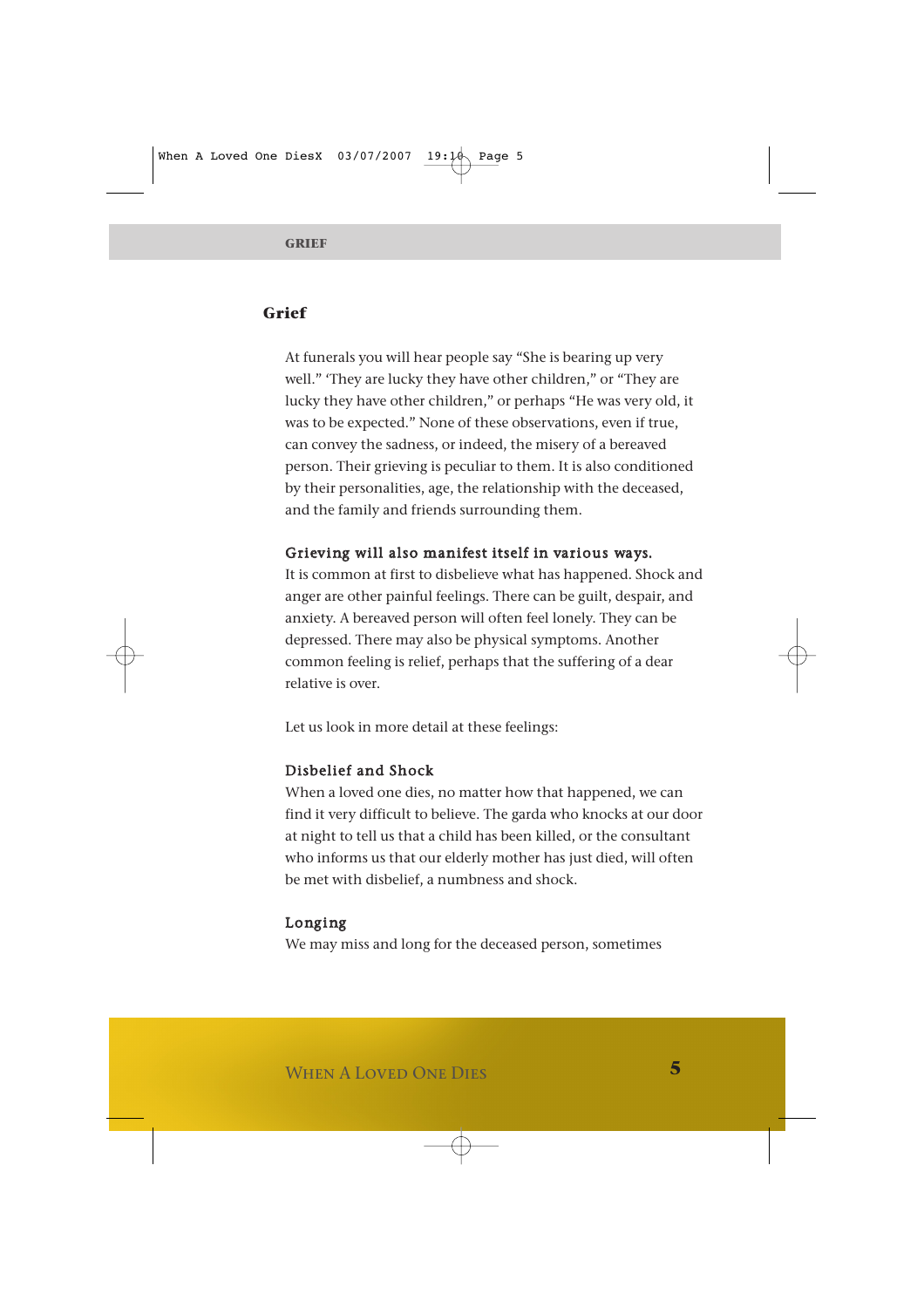imagining we have seen him or her. We may miss that sense of closeness with the dead person, a closeness that was so much part of our lives.

#### Anger

Bereaved people can often feel anger. We can blame God, our family, carers, friends and even the dead person for the death. There is nothing abnormal about this feeling.

#### Anxiety

After such a life-changing event, it is not unusual that grieving people may be overly anxious. We may feel isolated, be afraid for ourselves and others. We may wonder how we can deal with everyday life.

#### Guilt

A bereaved person may sometimes believe that they bear some responsibility for the death. There can be a feeling that, if certain actions had been taken, the person might not have died or might have had a better death. There may be worrying feelings about events in the relationship between the bereaved person and the deceased. Of course, it is all too easy to forget that every relationship has its ups and downs. Guilt feelings, however, can lead us to forget the happy times. Again, guilt feelings are a normal part of grieving.

#### Depression and Physical Symp toms

Depression can manifest itself in many ways. Grieving people will cry, lose sleep, be restless and be unable to concentrate. They may not want to eat or, indeed, to relate to relatives and friends.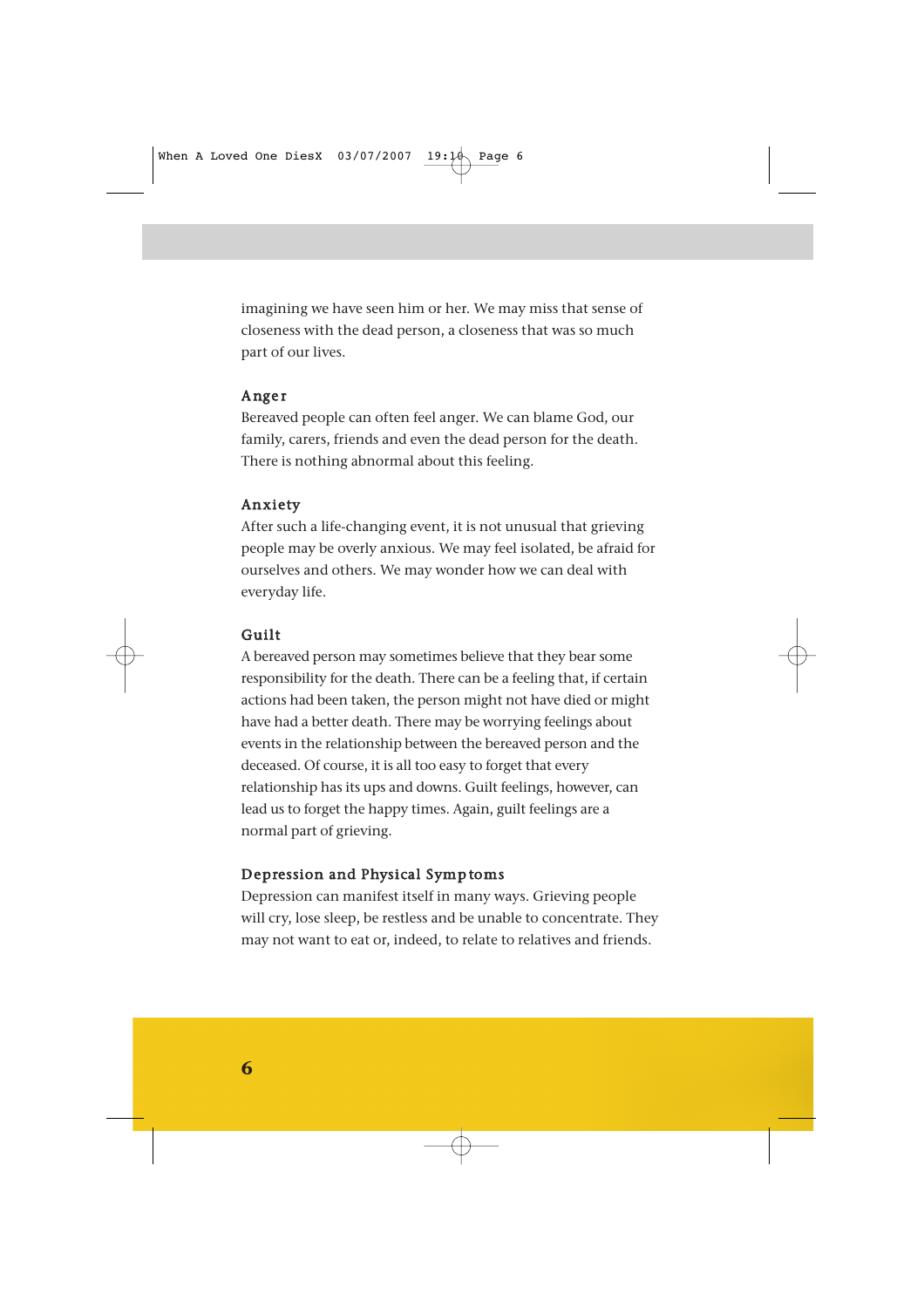Getting out of bed every morning can become a chore. As with physical symptoms (these can include nausea, body pains, forgetfulness and low energy, among other manifestations) it is important to seek medical advice if they continue.

#### **What Should the Grieving Person Do?**

When we have been bereaved it is vital that we accept and enlist all the supports available. We have to manage our grieving, and many people do it successfully, but we need constant backing from those close to us, various agencies (which are outlined on pages 14 and 15), and the wider community. Withdrawal from those who might help us and stoic isolation are unhelpful and can be dangerous to the health and well-being of a grieving person.

#### **Tips for Dealing with Our Own Grieving**

- 1. It is consoling to recognise that, for everyone, grieving is a painful, difficult time. Certain times of the year, such as anniversaries, or for example the birthday of a deceased loved one, can be particularly harrowing. Grief, too, will ebb and flow. It is helpful to remind ourselves that grief is about remembering, not forgetting. A dear one has died, but not the relationship with that person.
- 2. It is advisable not to make important decisions too soon after the death, unless they are unavoidable.
- 3. Keeping in contact with family, friends and local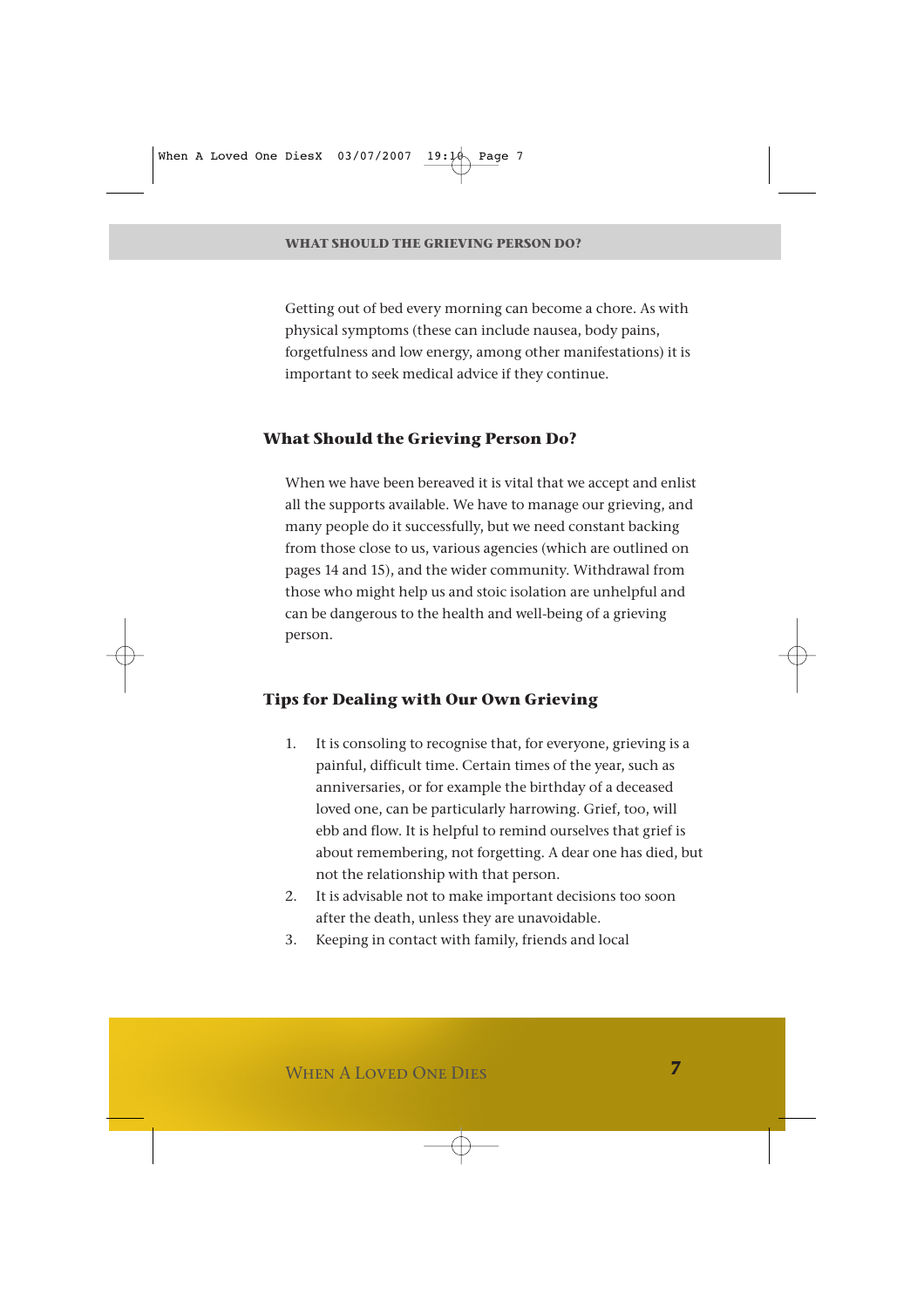community supports the grieving process. It is good to talk about the deceased person and the effects of the death.

- 4. It is important that when grieving we be gentle with ourselves, that we try to eat well, exercise, rest, keep some structure in our day, and do things we enjoy.
- 5. We can benefit by finding meaningful ways of remembering the deceased person, such as lighting candles, talking about them, or looking at photographs.
- 6. Books and leaflets on bereavement, support groups, and counselling can be beneficial. Names of some of these groups are included on pages 14 and 15.

#### **How Should We Help a Grieving Adult?**

When someone is bereaved we often feel unsure how we should help them. We can be embarrassed, uneasy about what to say, or afraid that we are intruding. We may sometimes feel that we are not the appropriate person to make contact. Bereaved people can be isolated and feel friendless when this occurs. People who are bereaved need people. They need reassurance that they are respected, loved and that their loss is understood. Most of all they need a listening ear. As a general rule, it is better to offer support that is turned down rather than leave a bereaved person desolate and alone.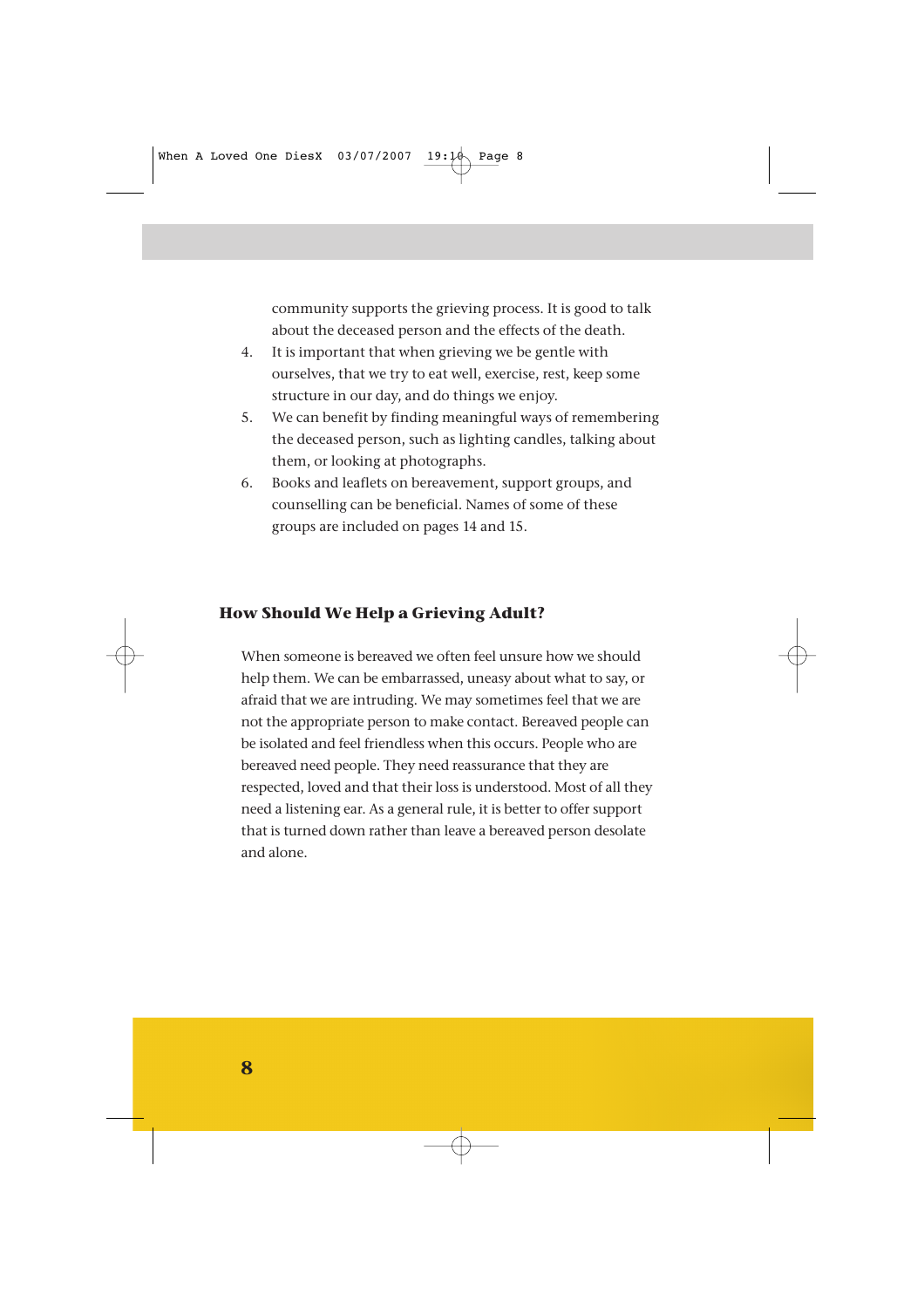#### **Tips for Dealing with a Grieving Adult**

- 1. It is essential to keep in touch with a bereaved person. If a face-to-face encounter is not possible, a letter or phone call can be comforting.
- 2. We should listen attentively when a bereaved person wants to reminisce, even through tears, about the deceased person. Clichés such as "you will get over it" are unhelpful.
- 3. The grieving person may be upset with painful feelings such as guilt but this does not mean we should avoid the dead person's name, or indeed change the topic.
- 4. If we don't know what to say, or what words of comfort to use, we should not worry. Our being there is the essential thing.
- 5. Bereaved people can have good and bad days. We should be prepared that at times they may become unappreciative, tetchy or even angry with those most prepared to comfort them.
- 6. A bereaved person may also need practical help such as shopping, transport, and finances.

#### **Most important, we should be conscious that the grieving person will need us long after the day of the funeral.**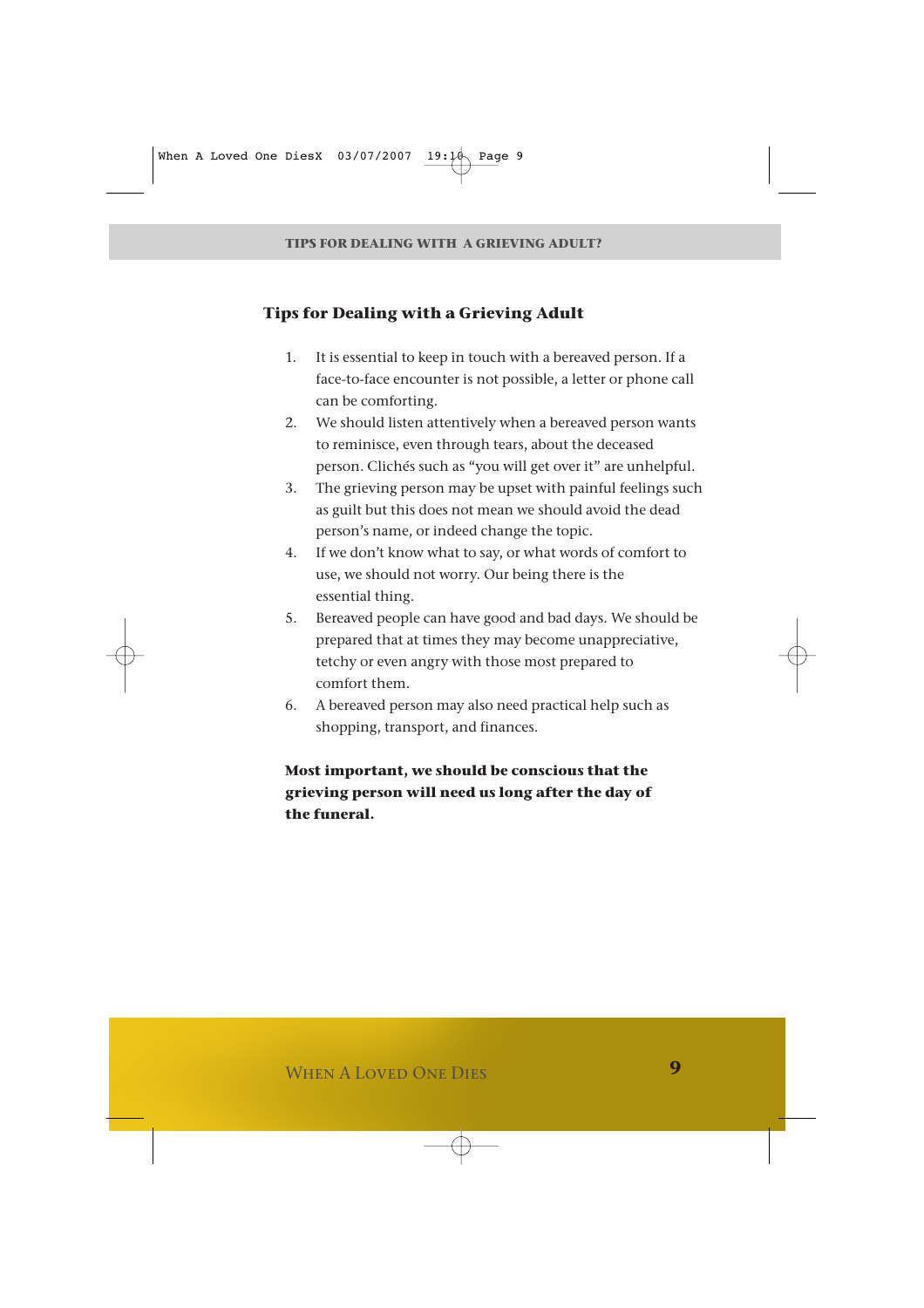#### **How Should We Help a Grieving Child?**

How a child will face bereavement depends on many factors, and not just age. We forget sometimes that children understand more than is realised. In general, however, a child's age has a large bearing on how he or she will grieve. The child will also take his or her cue from how family members are reacting, the relationship with the deceased and how the death occurred. The child's temperament will also be a factor. Essentially, like adults, children will react to bereavement in their own individual ways.

Like adults, too, there may be disbelief, shock, and anger, as well as in different stages guilt, despair, anxiety, loneliness, depression, and physical illness (which may be similar to that of the deceased person).

Adults may also notice that the child plays in a sad, repetitive way with ambulances and dolls, or dark paintings. The theme of death may be observed in the school work of older children. Some other common reactions are aggressive play, fear of the dark, nightmares, separation anxiety, refusal to attend school, bed wetting and thumb sucking.

#### **How Children of Different Ages React**

In general, children **under 2** do not understand death but if someone close disappears they may become irritable, anxious, clingy, subdued or uninterested in their surroundings. They can be helped by plenty of hugs, their toys, and a familiar routine.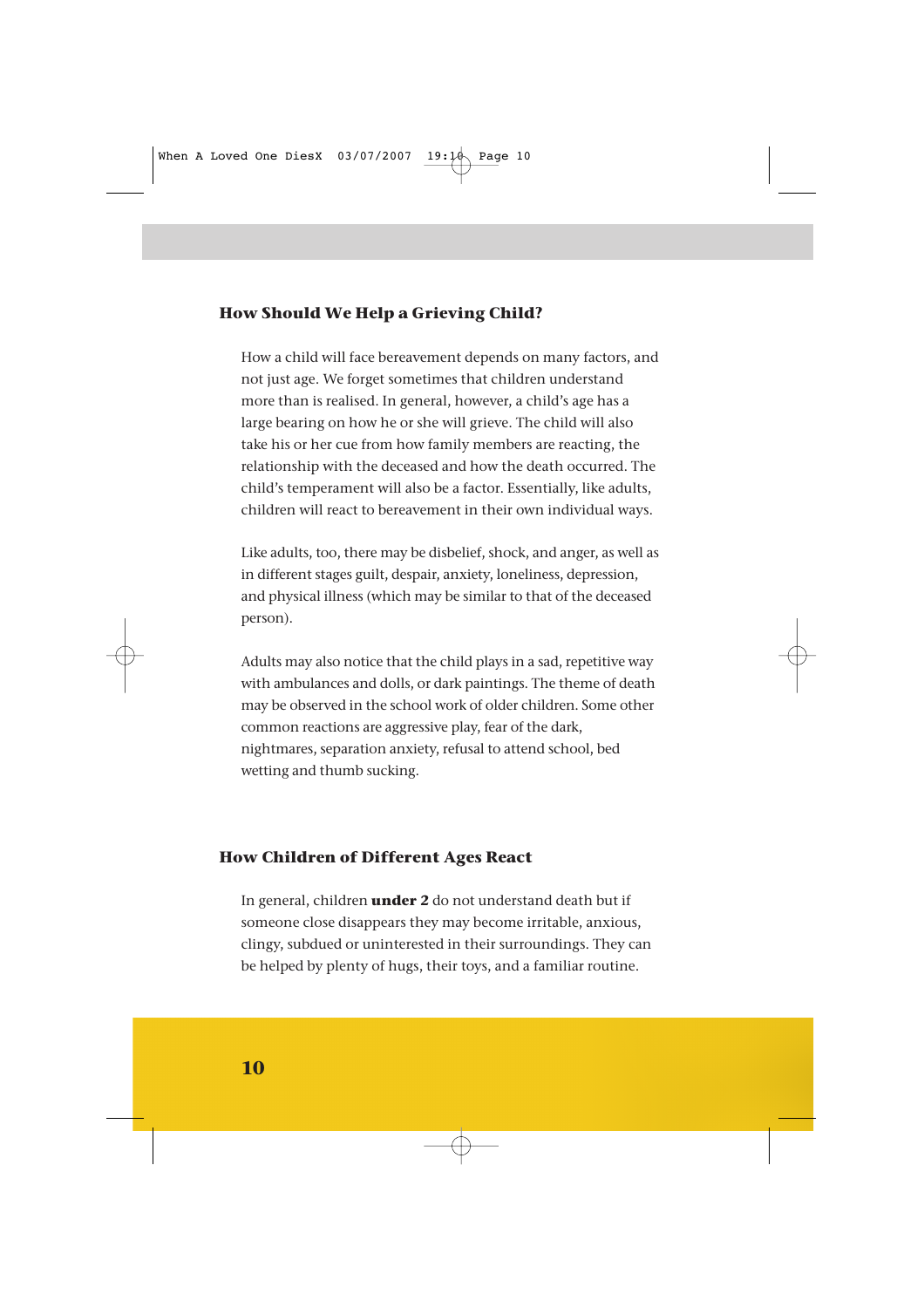Children of **2 to 5 years** sense when adults are upset. If someone close dies, they will be confused and insecure if, without explanation, they are placed with friends or relatives. They do not understand that death is permanent. They may repeatedly ask "When is Daddy coming home?" They may think they did something to cause the death, the death is their fault, or they are being punished. If a parent dies, they may worry about who will look after them.

From **5 to 12 year**s children understand more about death. They know it is permanent. They may be particularly interested in the cause of death and burial. They may deny the reality of death and act as if nothing has happened. They may also become withdrawn, aggressive, have nightmares and physical symptoms, as well as separation anxiety.

The grief of **12 to 18 year-olds** is similar to that of adults. However, their grief may be complicated by their emerging independence from the family. They may feel guilt because they had a difficult relationship with the deceased person. They may seek support outside of the family.

#### **Tips for Helping a Grieving Child**

- 1. Children should be told as soon as possible about the death, preferably by someone close to them. It is also better that all children in a family are told the bad news together.
- 2. We should be truthful, using words the child can understand. We should say that a person is dead or is dying,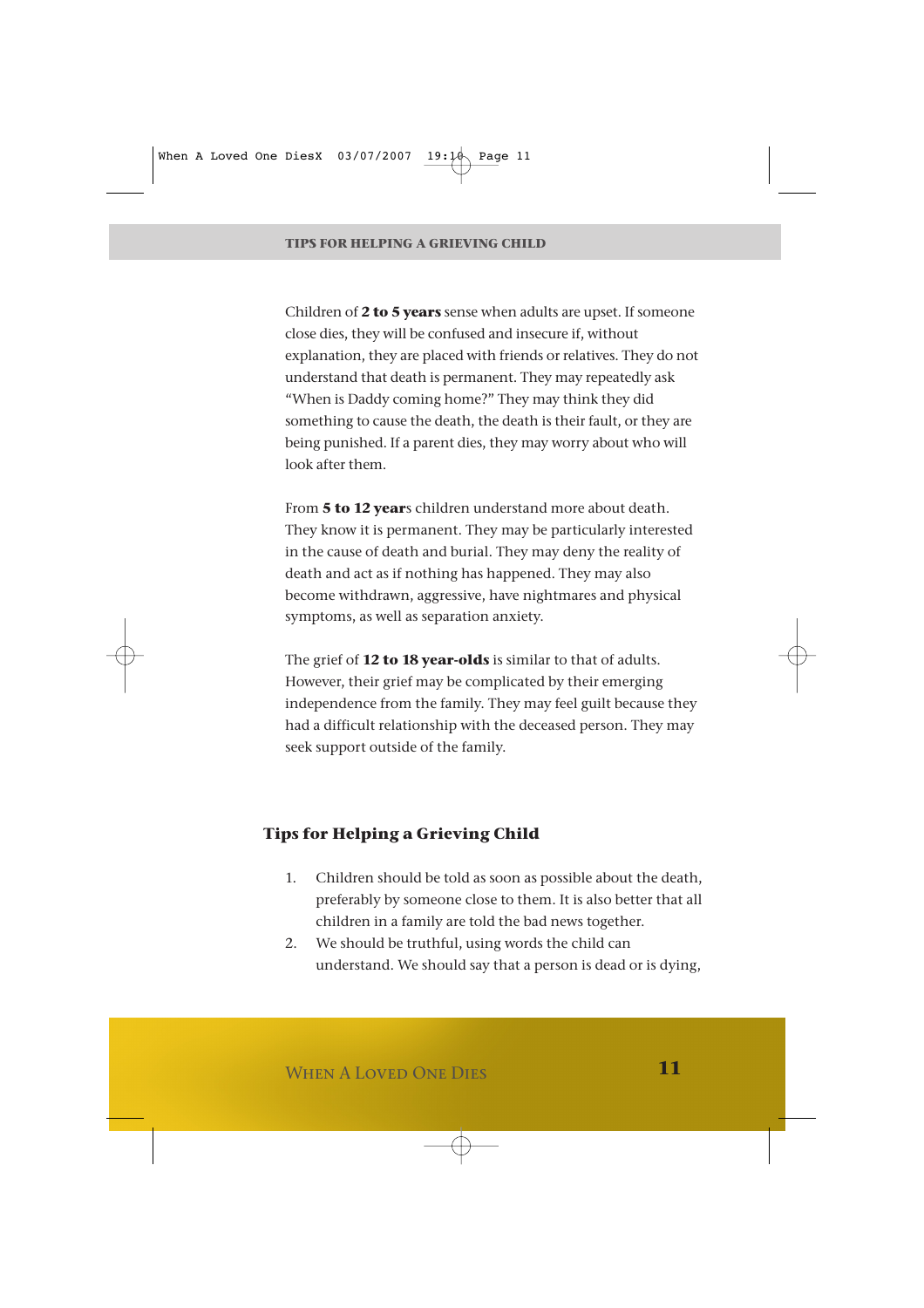not that he or she has "passed away." or has "gone to sleep". A young child could be told that there had been a bad sickness, that their parent's body had stopped working, or that he/she had stopped breathing. It is important to emphasize that the adult's body can feel no more pain and that the child is not responsible for the death.

- 3. We may have to repeat the bad news and our explanations many times as children often ask questions repeatedly so they can understand.
- 4. Children may be puzzled about the aftermath of a death. Because of adults' grief they can feel very alone. It is important that they be included and consulted about viewing the body or attending the funeral.
- 5. It is good to include the child in plans to mark anniversaries and birthdays of the deceased person and to share memories of him or her, perhaps through photos, scrapbooks, and paintings.
- 6. The child should be encouraged to talk about his or her sadness and fears and be reassured that it is common to have strange feelings after a death.
- 7. There is nothing wrong with crying in front of a child but the reason for the tears should be explained.
- 8. It is helpful that a child's routine be reinstated as soon as possible after the death. The return to school may be particularly difficult as the child may be worrying about what to say to the other children about the death. The child can be helped to prepare a simple explanation.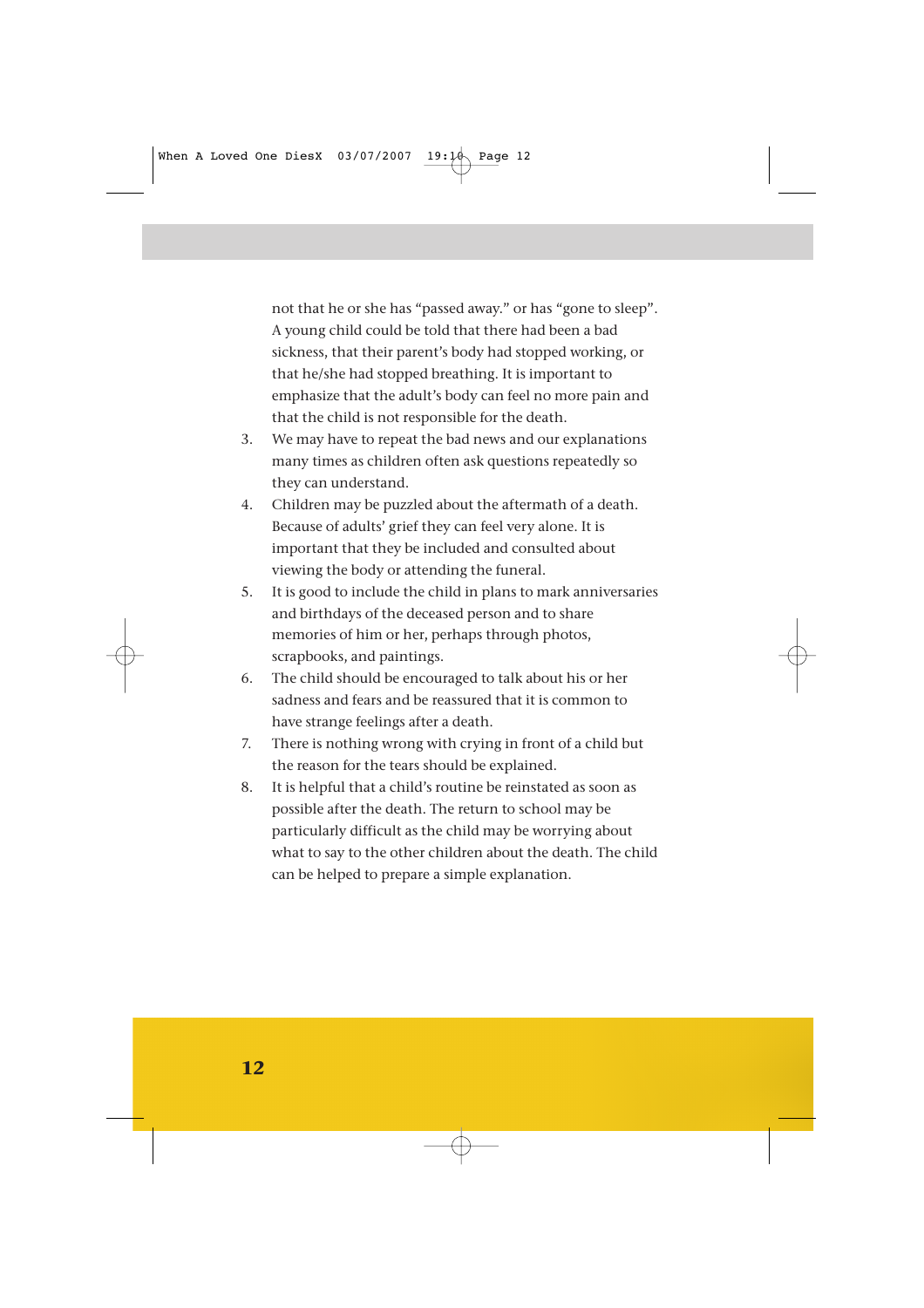#### **Some Time Later - Accessing Support**

However bad we feel after the death of a dear one, it is possible to be supported through our grief, and like many bereaved people we may welcome some back-up. Depending on our needs, there are different levels of help available, both nationally and locally, to help a bereaved person. Many emotional, legal, financial and other practical issues can arise after a death. We outline some of these matters and include contact numbers that may be helpful.

#### **Information, Support and Counselling**

Many bereaved people find it helpful to get information about bereavement and to read accounts of other people's experiences. Some bereaved people welcome outside support from other bereaved people or from trained volunteers.

A small minority of bereaved people have significant difficulties and may need counselling or therapy. These may experience intense and unrelenting grief six months after the bereavement, prolonged agitation, depression, guilt, despair, or serious and persistent thoughts of suicide. In such situations the help of a GP or other professional guidance should be sought.

#### Who could I contact?

Below there are contact numbers for a number of organisations that can be helpful. A national organisation can assist you or put you in touch with an appropriate local group in your area.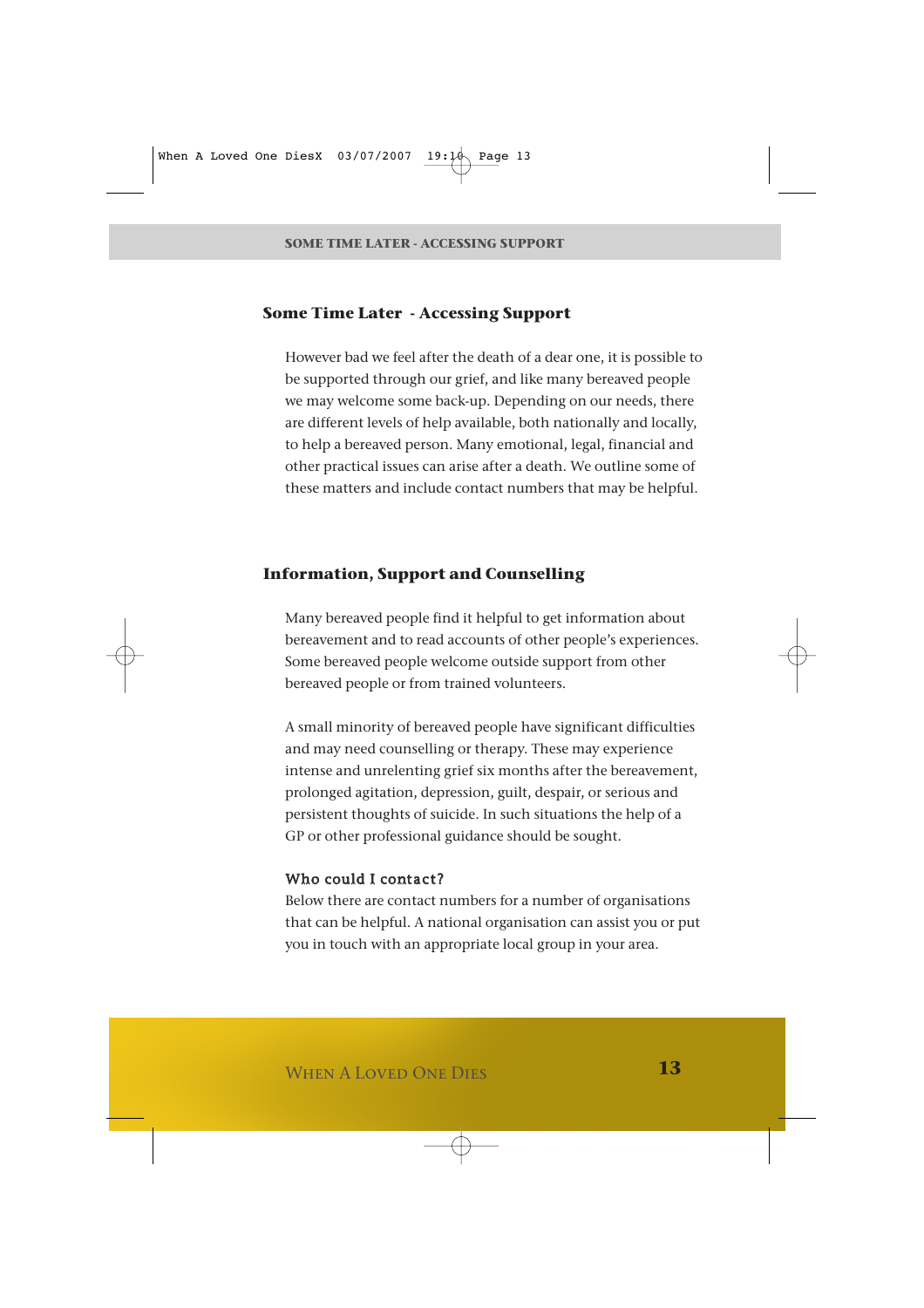#### Information

- Access the bereavement leaflet series from The Irish Hospice Foundation on website www.hospice-foundation.ie or phone or e-mail the office for copies, 01 6793188, e-mail info@hospice-foundation.ie
- The Citizens Information Board has information on its website (www.citizensinformation.ie) on matters arising following a death. Ring 1890 777 121 for free and confidential information, or details of local Citizens Information Centres
- Access The Irish Hospice Foundation's Library booklists, 01 673 0061
- National Association of Widows in Ireland, 01 8733622
- National Suicide Bereavement Support Network, PO Box 1, Youghal, Co Cork, website.nsbsn.org or e-mail info@nsbsn.org

#### Support and Counselling - National Organisations

- Each Hospice offers a bereavement support service to those bereaved through the hospice
- Aware (10 am to 10 pm listening service for people living with depression) 1890 303 302
- Barnardos, (helpline and counselling for bereaved children and families) Monday-Wednesday-Friday, 10am-noon, 01 4732110
- Console (for those bereaved by suicide), 1800 201 890, 01 857 4300
- Irish Stillbirth and Neonatal Death Society (ISANDS) 01 8224688
- Irish Sudden Infant Death Association, 1850 391 391, 01 8732711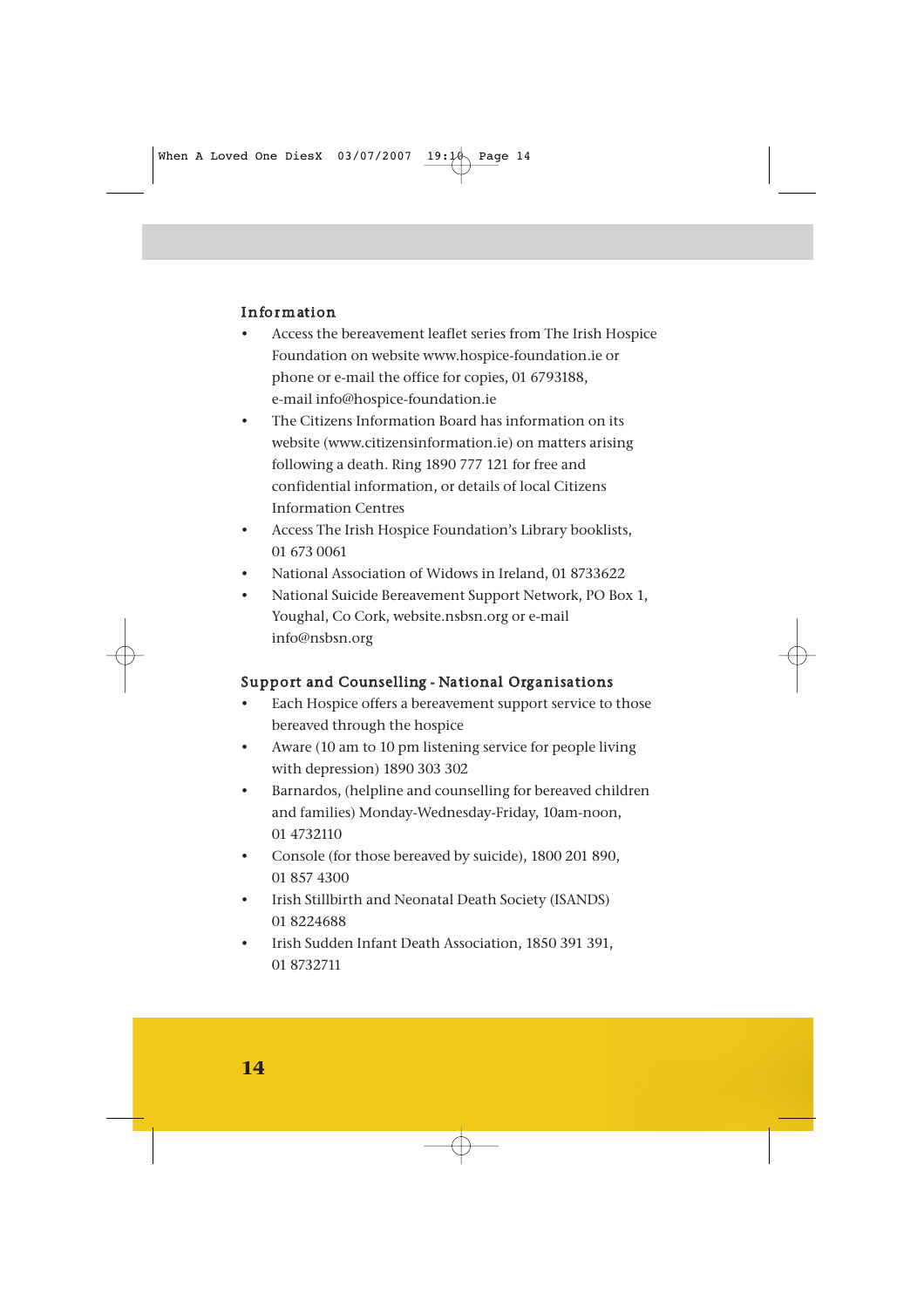- Miscarriage Association of Ireland, 01 8725550
- Rainbows Ireland (headquarters for school-run support groups for bereaved children and children affected by parental separation), 01 4734175, e-mail ask@rainbowsireland.com
- Samaritans (24-hour listening service), 1850 609 090
- Bereavement Counselling Service (Dublin, Newbridge, Kildare, Bray and Carlow), 01 8391766 or e-mail bereavement@eircom.net
- Bethany (Catholic parish-based bereavement support groups, Dublin, Louth, Kildare, Meath, Wicklow, Wexford and Westmeath). To contact a local centre please ring 087 9905299 or email bethanysupport@eircom.net
- Turning Point, Dun Laoghaire (bereavement counselling and training, about  $\epsilon$ 70) 01 280 0626.

#### **Professional organisations who provide names of private practitioners throughout the Republic**

- Irish Association for Counselling and Psychotherapy (IACT), 01 230 0061
- Psychological Society of Ireland (PSI), 01 671 7122.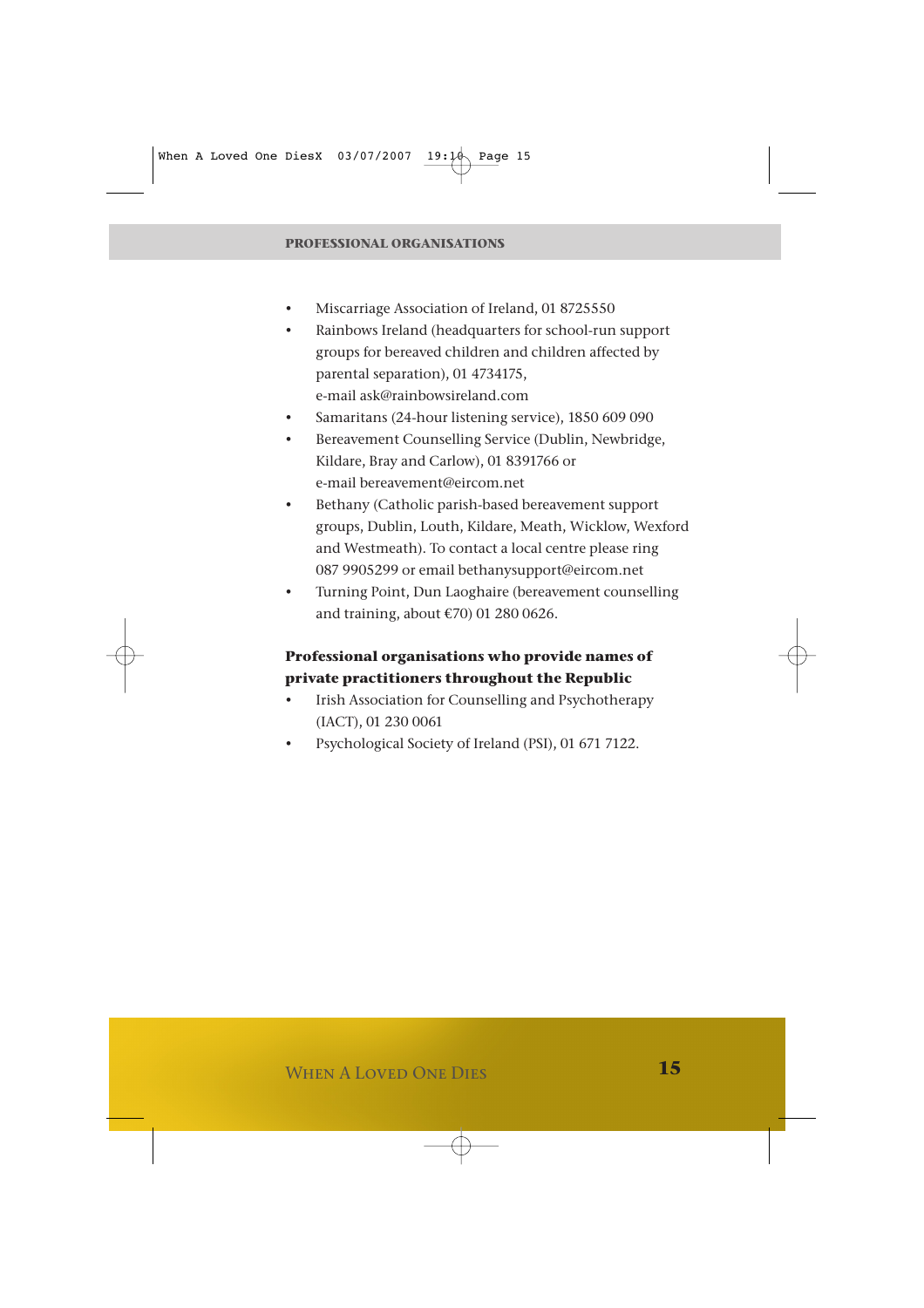#### **How Do I Get a Death Certificate?**

A Death Certificate can be got from the local Registrar of Births, Deaths and Marriages by providing the following details to register the death:

- Full name and surname of deceased
- The deceased's Personal Public Service Number (PPS number)
- Sex, marital status, occupation and date of birth or age of deceased
- Date and place of death
- If the deceased was married, the occupation of their spouse, or deceased spouse if widowed
- If the deceased was a child, the occupation of the father, or, if the parents were not married, the occupation of the mother
- Death Notification Form of the cause of death (see below).

#### 1. Deaths occurring in the person**'**s home, in a nursing home or in a hospita l

If the death is at a person's home, in a nursing home or hospital, the death should be registered at any office of the Registrar of Births, Deaths and Marriages. This should be done by either a relative of the dead person (usually the next-of-kin), an occupier of the house where the death took place, or by a person present at the death. The death should be registered as soon as possible, but not later than 3 months from the date of the death.

It is important to bring to the Registrar's office the Death Notification Form signed by the doctor who last attended the dead person. (If the person died in hospital you will need to get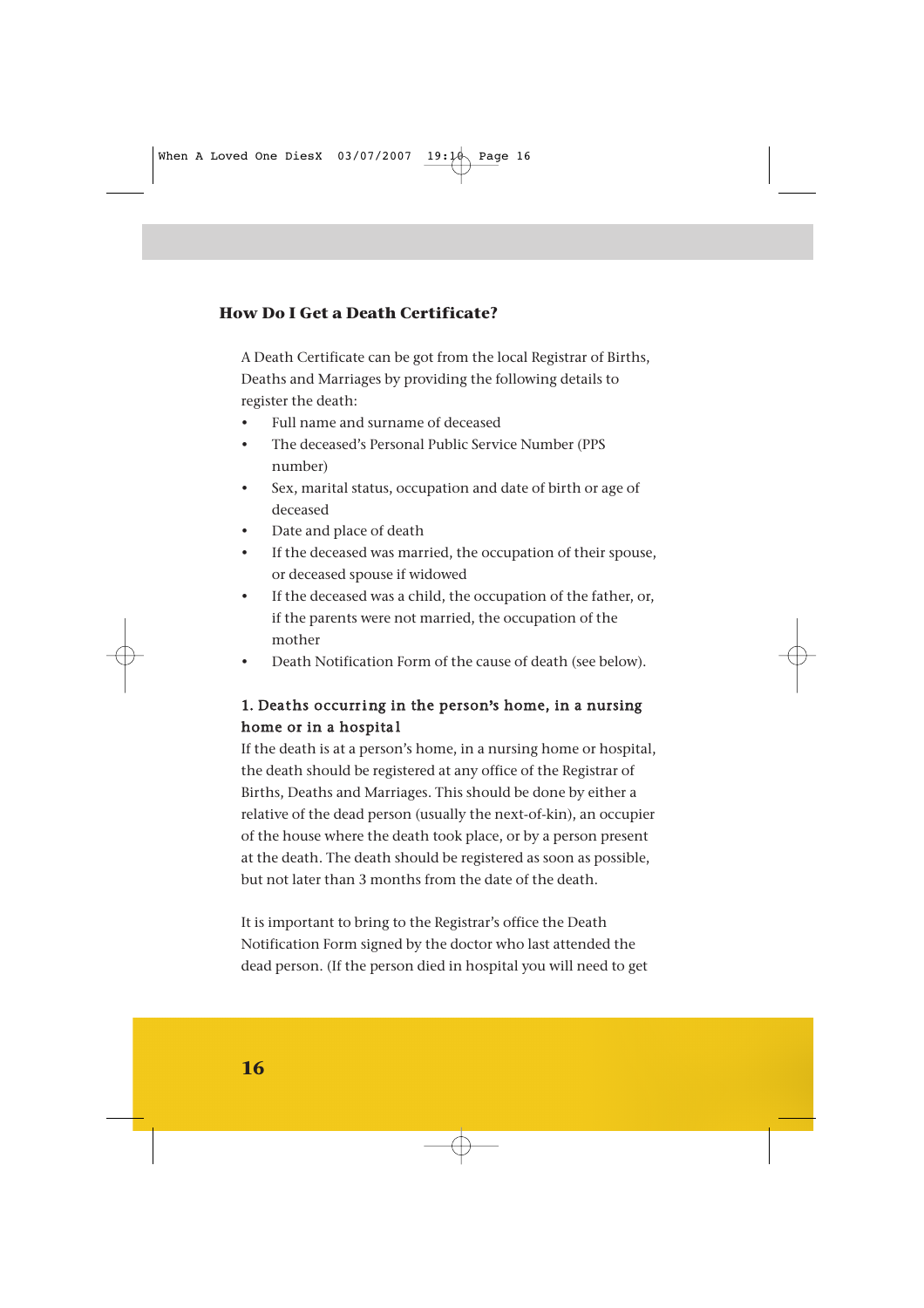this Death Notification Form from the hospital). You will need to complete Part 2 of the form. You must then sign the register in the presence of the Registrar.

#### 2. In some ca ses (depending on the circumstances and nature of the death) the Coroner must be informed and a post-mortem may be necessa ry. There may be a delay in registering a death when a post-mortem is ca rried out.

Deaths that have been referred to a Coroner are automatically registered when the Registrar gets a certificate of post-mortem examination or inquest from the Coroner. Therefore, you do not need to register such deaths. If you are unsure whether a death needs to be registered please consult the office of the Registrar of Births, Deaths and Marriages which will be able to advise you.

You do not necessarily have to wait for the Death Certificate before claiming social welfare benefits, as a copy of the Death Notice from the newspapers will be accepted if there is a delay in getting the certificate.

You should approach a maternity hospital or your local Registrar for information on how to register a stillborn child.

There is no charge to register a death. While you are registering the death, you can get copies of the Death Certificate for €10.00 each. There is a reduced fee for those who need the Death Certificate for social welfare purposes.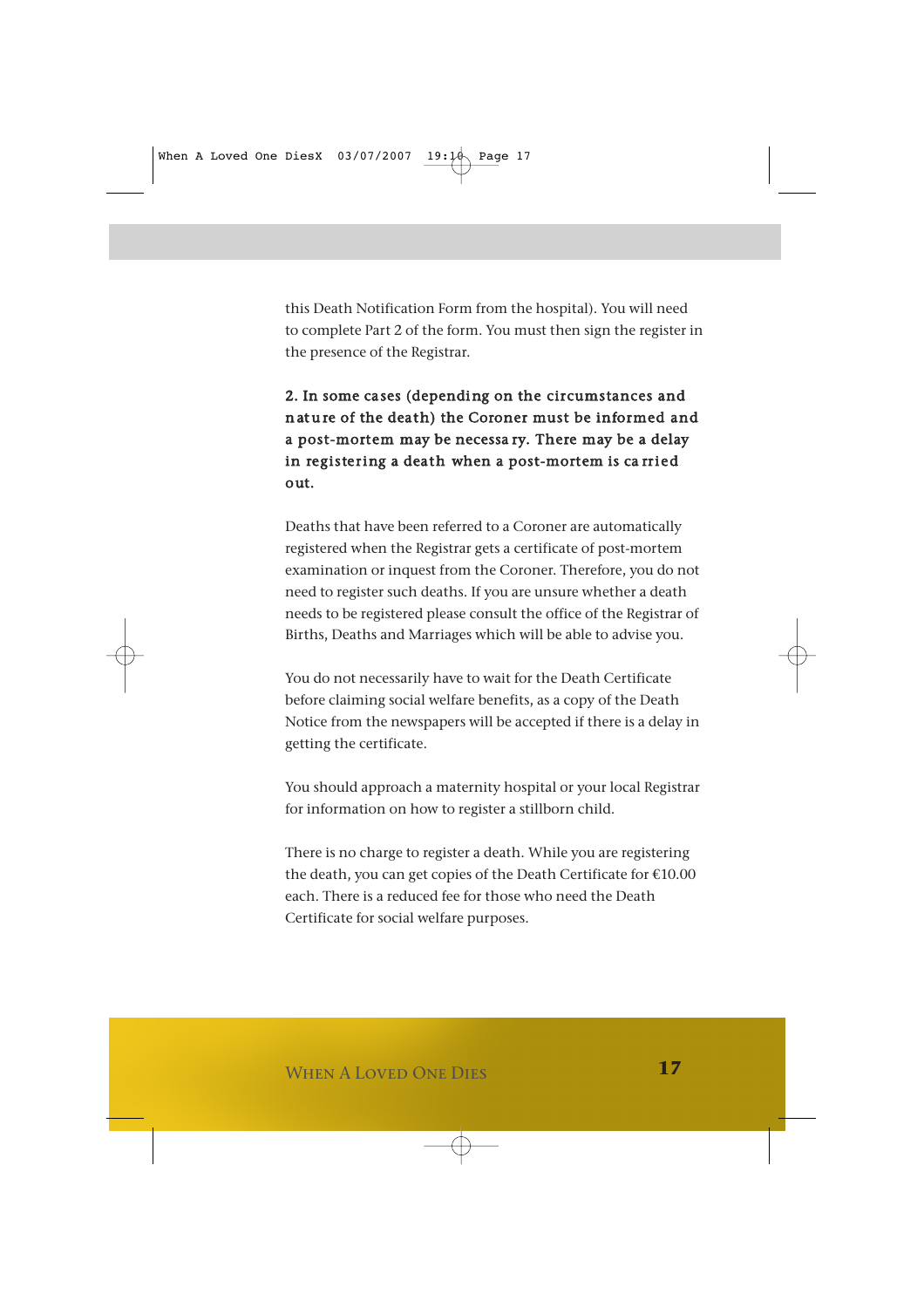If you have difficulty locating a Registrar you should contact:

General Register Office, Government Offices, Convent Road, Roscommon, Co. Roscommon. Tel: +353 (0) 90 6632900 LoCall: 1890 252076

Website: www.groireland.ie

#### **Funerals**

Funerals are expensive. It is a good idea to be clear about what the Funeral Director is offering, and at what cost. Members of the Irish Association of Funeral Directors, unless the family states otherwise, are required to discuss the costs when arrangements are being made. A detailed breakdown of all charges should then be given to the family.

Some Funeral Directors are dearer than others, so you may like to seek a number of quotes. The price of a coffin can have a large bearing on the final bill, as can, for example, the number of limousines hired. You might also like to consider cremation rather than burial.

There can also be many ancillary costs, among them books for signing condolences, flowers, music for the ceremony, and the church offering.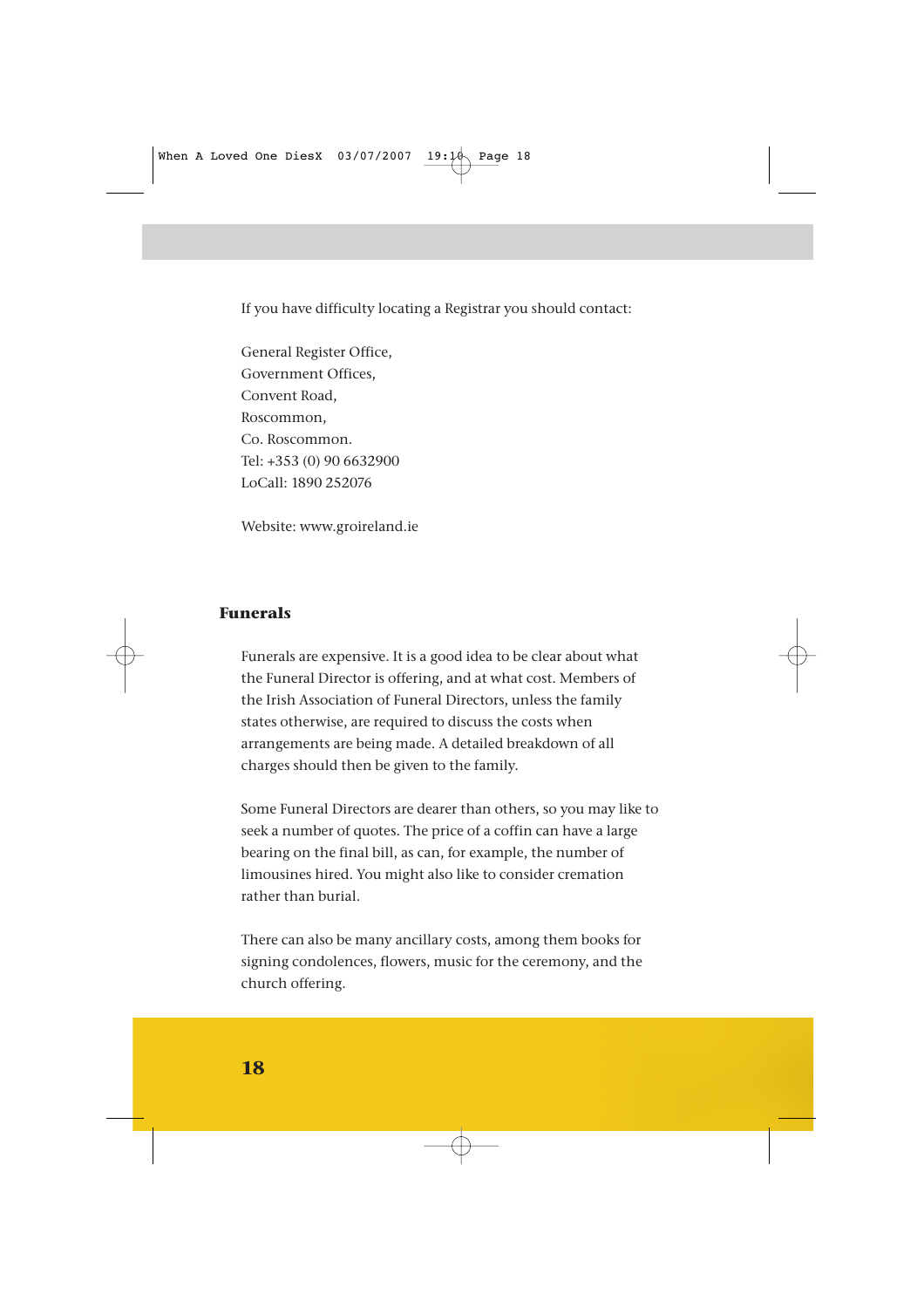#### **Help Towards Costs**

You may be entitled to either a Bereavement or a Funeral Grant. Ring the Department of Social and Family Affairs, 1890 20 23 25 or 1890 500 000 for an application form. If you are in difficulty with funeral expenses you can apply for assistance to your local Community Welfare Officer (before you make any payment to the Funeral Director).

#### **Money Concerns**

A number of financial issues can arise for families after a death, among them difficulties in getting access to a dead person's money to pay for funeral expenses, or indeed living expenses for children or a spouse. Unless there is a joint account it is not easy to get access to the deceased's money until probate (process of proving a will is genuine) is taken out.

However, a financial institution may release a small amount of money if a personal representative or the next-of-kin signs an agreement that the bank or building society will not lose if there are other claims on the money.

If the deceased's account is held jointly with someone other than a spouse, the financial institution may require a statement from the Revenue Commissioners allowing the transfer of money while possible tax liabilities are checked.

Immediately following a death there may be concerns about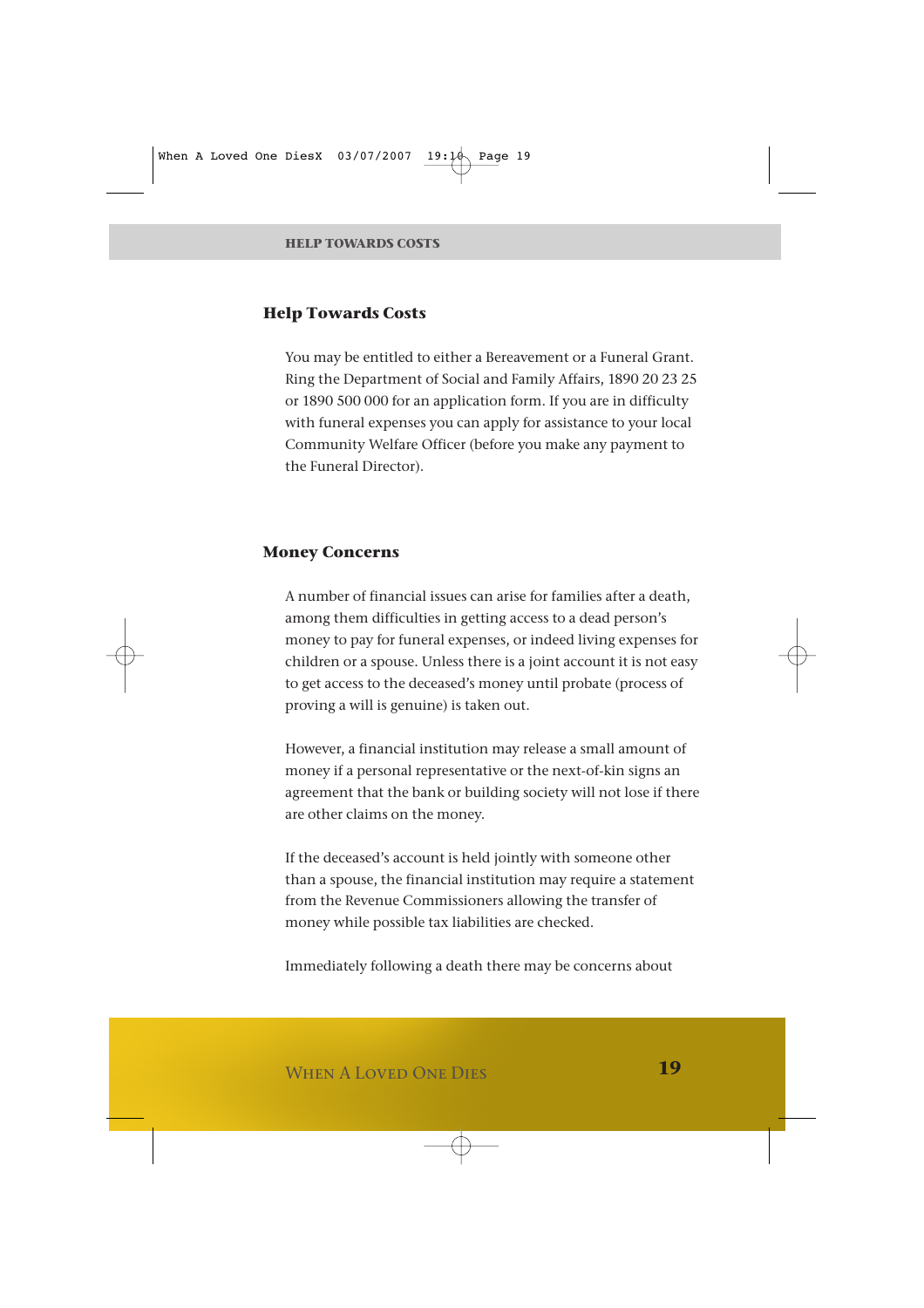money and living expenses. If the dead person was a social welfare recipient the payment usually continues for six weeks after the death. The local social welfare office will advise if the payment was for unemployment or other social welfare benefits. The Pensions Service Office, 1890 500 000, will advise in the case of pensions such as the Widow's/Widower's pensions, or the One-Parent Family Allowance.

#### **Minding the Children**

Issues surrounding the care and guardianship of children can arise after death. If the parents are married to each other and one of them dies, the surviving parent has sole guardianship of the children. This changes, however, if the deceased had appointed another person to act as guardian in the event of his or her death.

If the parents are not married to each other, the mother has automatic sole guardianship. If the father wishes to be a guardian, he must apply for a court order appointing him. If the father's name is on the child's birth certificate, and the mother agrees to him being a guardian, there is little difficulty.

However, if the mother does not consent to the father's appointment as guardian, the court must act in the best interests of the child.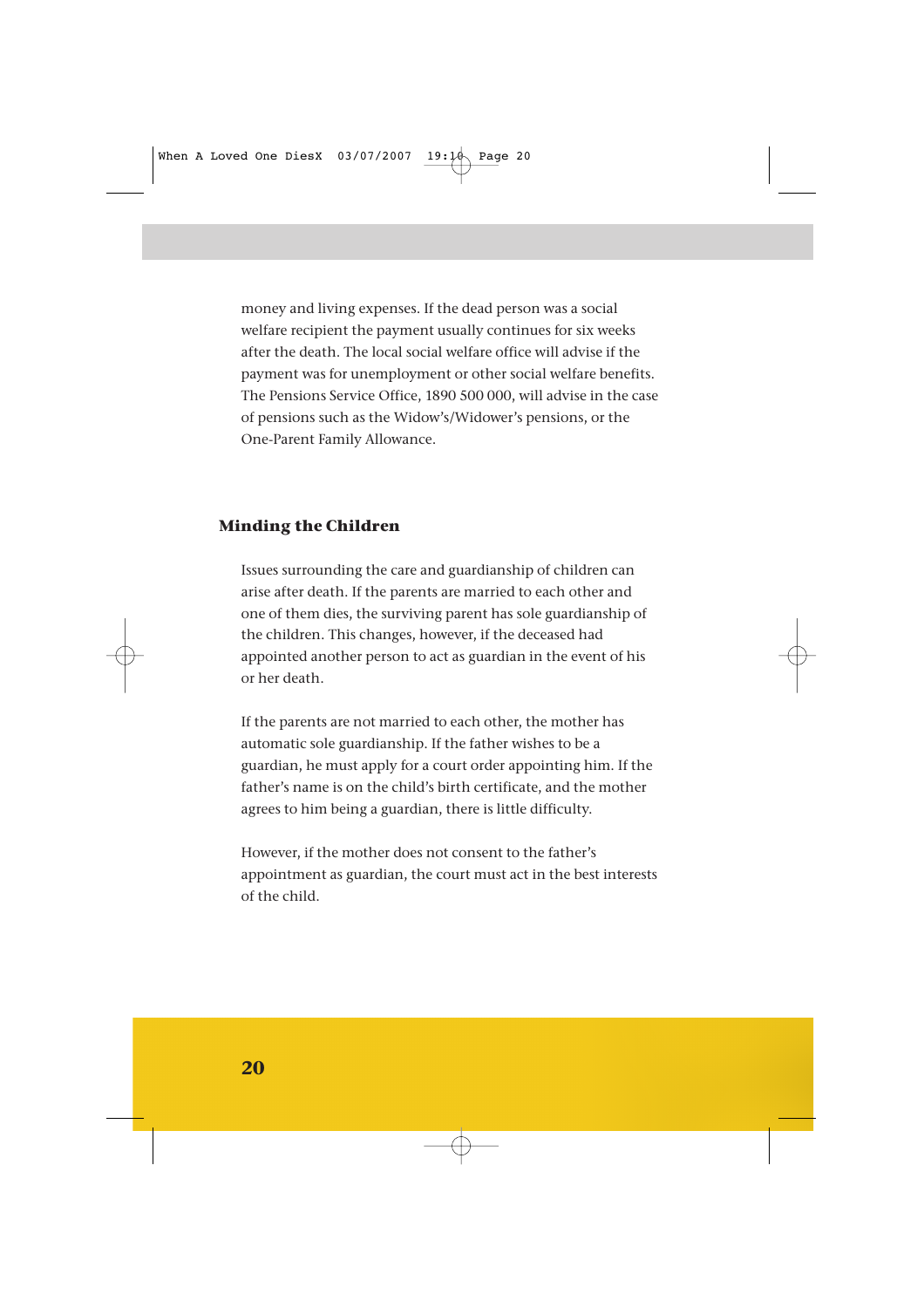#### **The Will**

If the deceased person has left a will, the executor or executors generally carry out the wishes of the deceased. She/he can either contact a solicitor, or the Probate Office, for assistance and advice in getting a grant of probate. This allows the executor/executors to settle any debts and distribute the assets. Cost savings can be made by dealing directly with the Probate Office.

If the deceased has not left a will, he or she has died "intestate." The next-of-kin may have to take out Letters of Administration, equivalent to a Grant of Probate. This can be done through a solicitor or by contacting the Probate Office directly at The Four Courts, Dublin 7, 01 8725555.